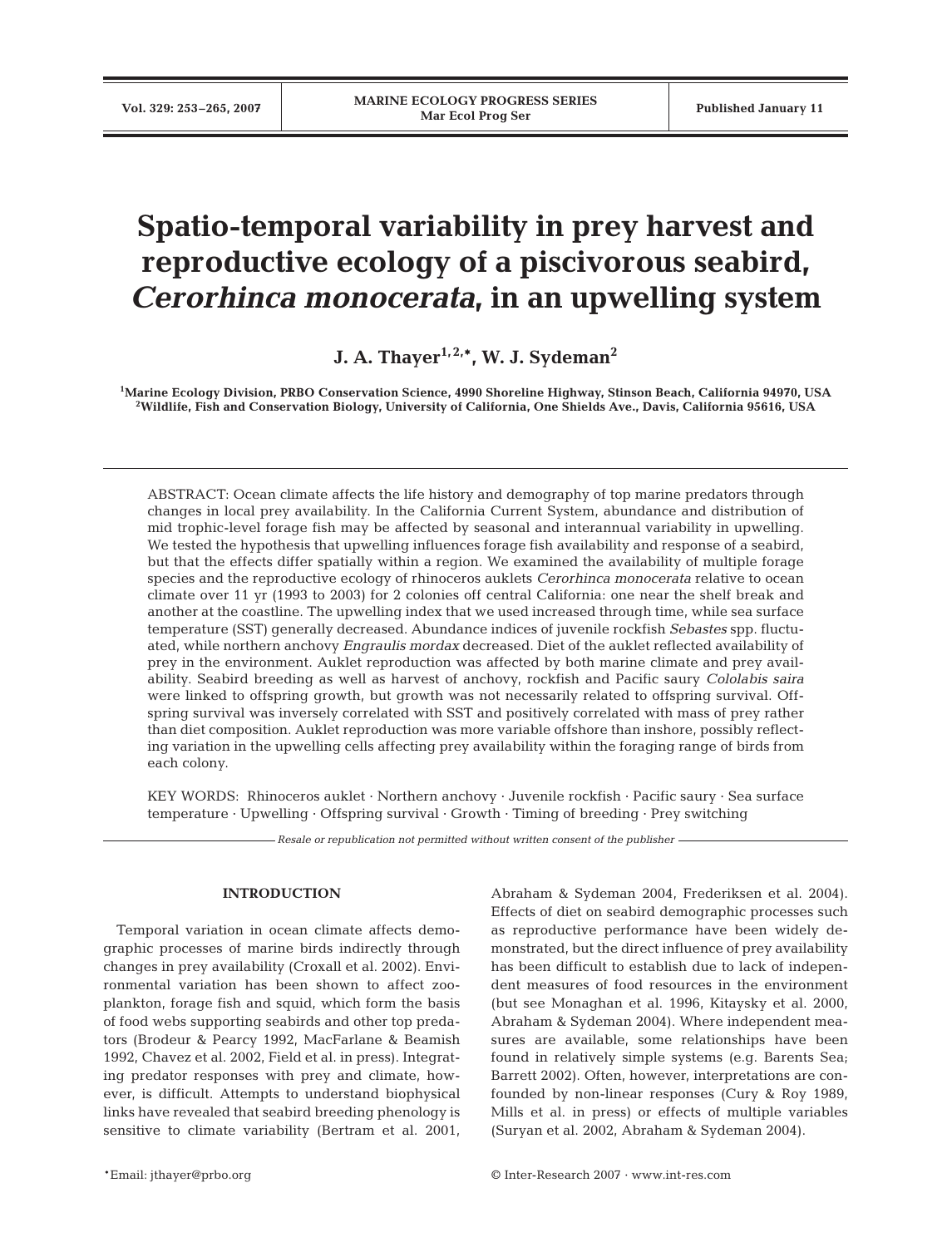Effects of climate variability on marine organisms vary spatially as well as temporally (Brodeur et al. 1996, Mueter et al. 2002, Inchausti et al. 2003). Few comparative studies of the same species in different environments exist. In at least one study, seabird productivity and diet differed between breeding sites, but relationships between reproductive ecology and the oceanic environment were not clear (Decker et al. 1995). Another study, however, revealed different effects of sea surface temperature (SST) anomalies on similar seabird species breeding in the same location but with different foraging habitats (Inchausti et al. 2003). More comparisons are needed to understand spatial and temporal differences in biological responses to environmental variability.

The California Current System (CCS) is an eastern boundary current system where hydrography is driven by a complex mixture of geostrophic and winddriven flow patterns (Chavez et al. 2002, Collins et al. 2003). Northwest winds force coastal upwelling, particularly near capes and headlands. Upwelling is strongest during the spring and summer and leads to nutrient enrichment and cool SST, but mixed layer depth can modify this relationship (McGowen et al. 2003). The effect of upwelling is altered during El Niño Southern Oscillation (ENSO) events when the mixed layer deepens, leading to warm SST and poor nutrient input into the photic zone, even when upwelling is active. In contrast, La Niña events are characterized by strengthened winds and unusually cold ocean temperatures. Although primary and secondary production is positively correlated with upwelling, responses may be nonlinear due to increased advection of organisms offshore or to turbulence that disrupts food web development (Cury & Roy 1989, Wroblewski et al. 1989).

We examined the response of 2 colonies of breeding rhinoceros auklets *Cerorhinca monocerata* to fluctuations in upwelling, SST and forage fish availability over 11 yr in the central CCS (see Fig. 1). Specifically, our objectives were to (1) examine temporal patterns in upwelling and SST, prey availability and reproductive ecology between 1993 and 2003; (2) examine patterns of spatial variability (inshore vs. offshore) in SST and auklet ecology and (3) investigate and evaluate spatiotemporal coupling relative to basin-scale phenomena such as ENSO, and predator-prey responses.

# **MATERIALS AND METHODS**

**Study sites.** Southeast Farallon Island (SFI) (37° 42' N, 123° 00' W), the largest seabird community in the continental USA, is located 29 km south of Pt. Reyes, California and 8 km east of the continental



Fig. 1. Study area in the central California Current System. A 50 km radius is shown around each colony.  $(\star)$  NMFS trawl stations; SFI: Southeast Farallon Island; ANI: Año Nuevo Island

shelf break. Cool, salty, upwelled, water near Pt. Reyes is recirculated south of the point and may envelope SFI (Steger et al. 2000). Año Nuevo Island (ANI) (37° 06' N, 122° 20' W) is 90 km south of SFI. ANI is 1 km west of Pt. Año Nuevo and 11 km northeast of submarine canyons extending inward from the shelf break. The Pt. Año Nuevo upwelling cell is the source of cold, salty water that flows south across northern Monterey Bay (Collins et al. 2003) and may also become entrained in a persistent eddy offshore (Baltz 1997).

**Physical oceanography.** To index temporal variability in upwelling, we averaged daily Bakun upwelling indices (UI) at 36° N and 39° N over 2-mo periods from winter through summer each year (from December to January, February–March, April–May, June–July; www.pfeg.noaa.gov/products/PFEL). These indices reflect alongshore transport of water  $(m^3 s^{-1} 100 m^{-1} o f)$ coastline) due to wind stress calculated from synoptic atmospheric pressure data. We used anomaly statistics to graphically depict the UI (bimonthly value: longterm 1967 to 2003 climatology). UI values were the same for both SFI and ANI due to the large-scale pressure fields used to derive these bimonthly indices.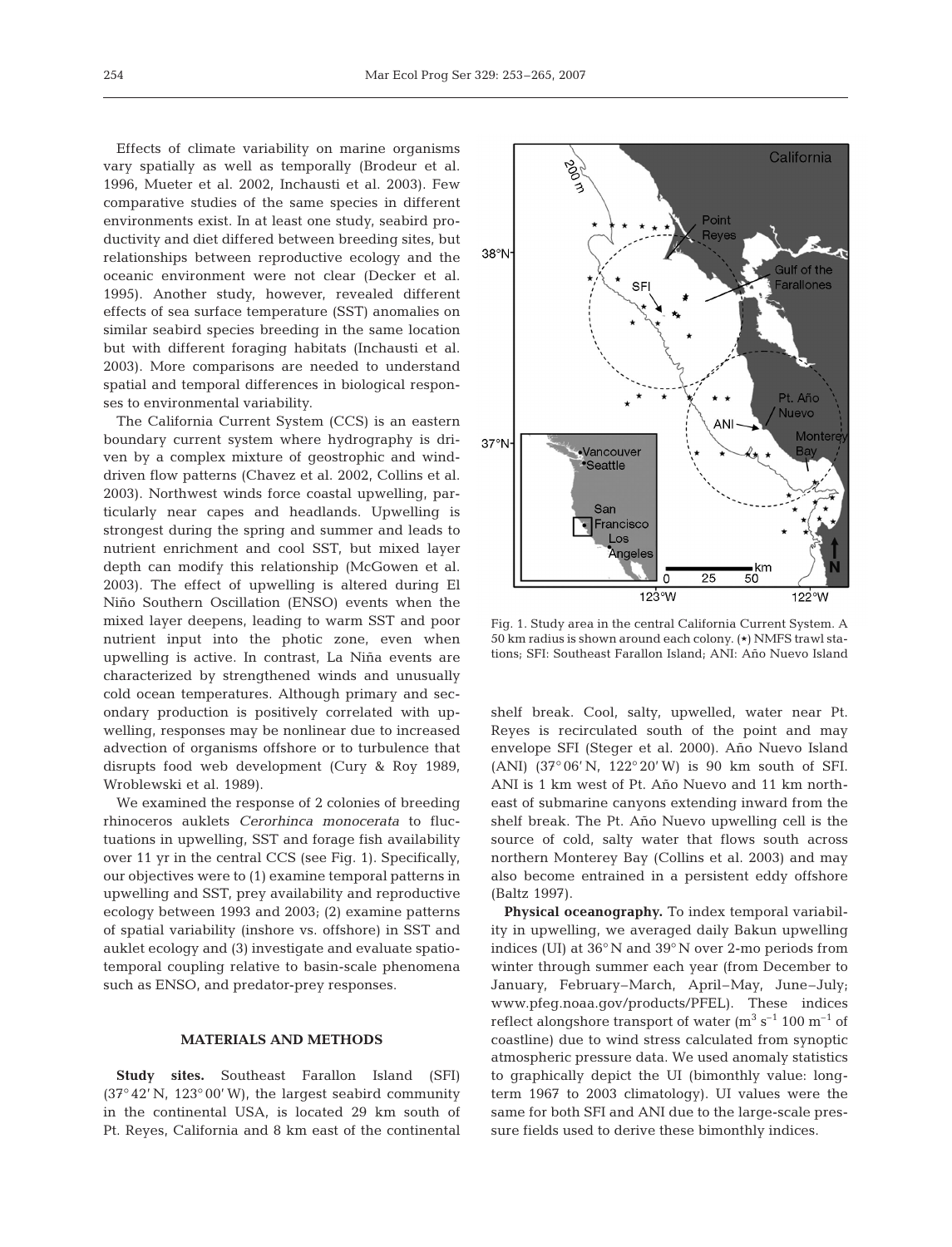Since UI is a relatively coarse index of regional oceanographic conditions, we used SST to distinguish local ocean differences between the colonies. SST is the result of upwelling and thermocline depth. We derived bimonthly SST from Advanced Very High Resolution Radiometer (AVHRR) satellite data (http:// oceanesip.jpl.nasa./gov) for a 50 km radius around each colony, which encompasses the probable auklet foraging range (McFarlane-Tranquilla et al. 2004). Although AVHRR-derived SST can be biased by insolation, this measure was correlated with *in situ* SST at SFI at 1 m depth (1986 to 2003:  $R^2_{\text{Dec-Jan}} = 0.95$ ;  $R^2_{\text{Feb-Mar}} = 0.92$ ;  $R^2_{\text{Apr-May}} = 0.82$ ;  $R^2_{\text{Jun-Jul}} = 0.75$ ). Satellite-derived SST also correlates with SST measured by coastal buoys (Armstrong 2000). We created AVHRRderived SST anomalies by subtracting the long-term mean *in situ* SST (1955 to 2003) from satellite bimonthly SST values. We acknowledge differences between these 2 measurements, but used anomalies for illustrative purposes, recognizing that the satellite and *in situ* SST were closely correlated.

Prey availability. Forage fish abundance was estimated from surveys of the National Marine Fisheries Service (NMFS) and California Cooperative Oceanic Fisheries Investigations (CalCOFI). NMFS conducts midwater trawls for juvenile rockfish from May to June each year (Fig. 1). Methodology is available in Ralston & Howard (1995), Field et al. (in press) and Mills et al. (in press). Briefly, NMFS derived a juvenile rockfish abundance index by fitting trawl data, normalized to 100 d-old fish, to a delta-GLM (Generalised Linear Model) incorporating year, sampling station and calendar date effects with no interactions (J. Field pers. comm.). We have used this annual index for analyses in the present study. This index differs from that used by us in previous predator– prey analyses (Mills et al. in press).

Since 1951, CalCOFI icthyoplankton surveys including anchovy have been conducted quarterly off southern California between 31 and 35°N latitude (CalCOFI lines 77 to 93; Smith & Moser 2003). Although this is south of our sampling area, the central subpopulation of northern anchovy extends approximately from Punta Baja, Baja California, north to San Francisco (Mais 1990). As no index of anchovy abundance is available, we developed one. We used the geometric mean of anchovy  $(catch + 1)$ in the April net samples from all sampling stations shoreward of the core of the California Current Jet, a dynamic boundary identified from sea height each year (S. Bograd pers. comm.; see Yen et al. in press). We used the jet as the westernmost limit of sampling stations, because anchovy rarely occupy habitat beyond this boundary (Brewer & Smith 1982, Mais 1990).

**Seabird reproductive ecology.** In central California, rhinoceros auklets recolonized SFI in 1972 after an absence of almost a century (Ainley & Lewis 1974),

while the colony at ANI was established in approximately 1982 (LeValley & Evens 1982). There are roughly 1500 rhinoceros auklets in the SFI population. With active management, i.e. habitat protection and nest boxes, the ANI population grew to 270 individuals by 2003. We studied breeding ecology over 11 yr (1993 to 2003) at these colonies. These populations are linked by dispersal (authors' unpubl. data). We studied reproductive parameters in both natural burrows and nest boxes. Nest boxes were constructed using 13 mm plywood  $(61 \times 25 \times 25$  cm) with 15 cm diameter polystyrene entrance tunnels. Tunnels were 60 to 120 cm long, randomly selected to mimic natural burrow variation. Nests were checked every 5 to 7 d, either manually (boxes) or using an infrared burrow camera. Once an egg was laid, the nest was left undisturbed until hatching was expected. Hatching success did not vary significantly between colonies or years (1995 to 2003: mean  $0.77 \pm 0.02$  (SE), n = 1094; logistic regression  $LRS_{8 (yr)} = 15.72, p = 0.073; LRS_{1 (colony)} = 0.19, p = 0.665).$ Therefore, we focused on the more variable period after hatching. We used hatching date as our proxy for timing of breeding. Growth was determined by weighing offspring  $(\pm 5 \text{ g})$  every 5 to 7 d until fledging. Offspring growth was linear between 14 to 35 d. To calculate annual growth rates (g  $d^{-1}$ ), weight on Day 14 or 15 was subtracted from weight on Day 35. We divided the result by 21 or 20 d, respectively  $(n_{\text{SFI}} = 123; n_{\text{ANI}} =$ 217). We defined offspring survival as the ratio of chicks fledged to chicks hatched. Over time, pairs in nest boxes demonstrated similar productivity to pairs in natural burrows. Young, inexperienced birds often first occupy boxes, and as birds age, reproductive performance increases (Forslund & Part 1995). Inexperienced breeders, i.e. unbanded individuals that occupied new boxes, tended to breed later and fail at the incubation stage. Age or experience, therefore, affected hatching success, but did not affect our focal parameters, i.e. timing of hatch and offspring diet, growth and survival.

Diet of this piscivorous, diving seabird was sampled approximately weekly from June to July each year by capturing adults as they returned at dusk to provision their young. We assumed that individual chicks monitored for growth and survival were fed similar prey to that established by this 'population-level' diet sampling. When delivering food to offspring, parents carry multiple prey items crosswise in their bills, termed a 'bill load'. As multiple prey from 1 bill load are not statistically independent, we summarized diet composition (% by mass) in terms of the 'bill load' as the sampling unit. Occasionally we obtained partial fish in bill loads. Since intact fish were usually brought to offspring, we estimated mass for partial fishes by approximating fork length when possible in length-weight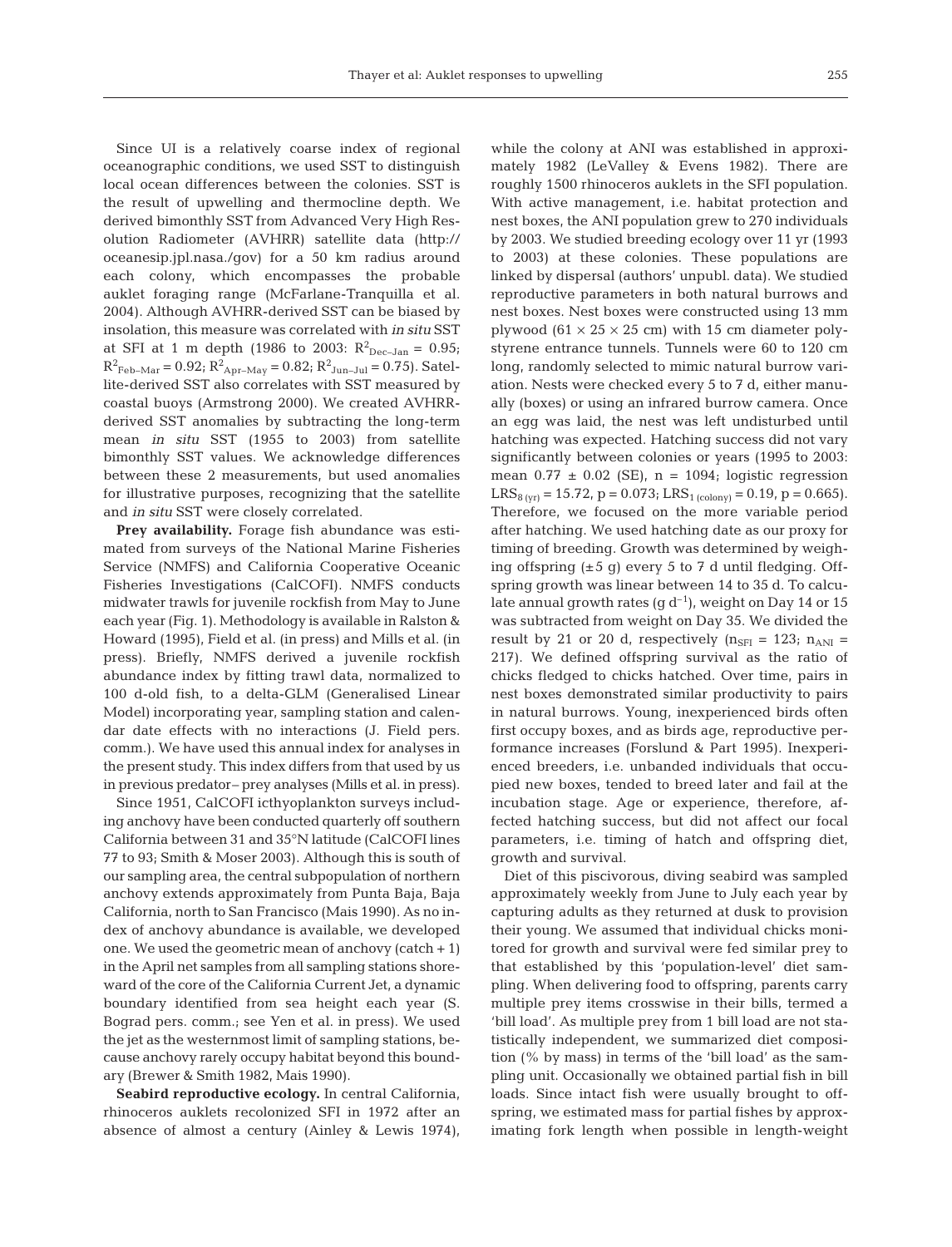relationships. We also calculated mean bill load mass in each year, using only complete bill loads  $(n_{\text{SFR}} = 478;$  $n_{\text{ANI}} = 196$ .

**Statistical analyses.** Oceanographic conditions in the months prior to breeding may influence seabird breeding ecology. Since the birds begin breeding about April, we used 2-mo means of SST from December to May for correlations with timing of breeding. Spawning or parturition (larval release) for anchovy and rockfish in the CCS occurs largely between December to June each year (Mais 1990, Love et al. 2002). Since auklet diet sampling occurred from June to July, we examined UI and SST during that period and also lagged 2-mo means from December to May. Spawning has been recorded in all months for saury (Hughes 1973), so we did not expect strong linkages of saury take with local ocean conditions.

To test for spatial and temporal variation in diet and/or life history parameters, we used either ANCOVA (for continuous variables) or logistic regression (for binary variables). Year and colony were included as main effects. Two-way interactions were tested for all models, but only significance was reported. We evaluated linear and quadratic terms in linear regression to infer trends through time  $(n =$ 11). Time series were tested for first-order serial autocorrelation (Prais-Winsten regression for small sample sizes). None of the autocorrelation coefficients were significant ( $p_{all} > 0.5$ ). Indices of prey availability were transformed (natural log) prior to analyses. Parameters expressed as proportions (p) (e.g. diet composition) were logit-transformed  $[\ln(p/(1-p))]$  prior to analyses (Stata Statistical Software v.8.0). Spearman's rho  $(r<sub>S</sub>)$  was used to indicate the degree of covariation between the colonies. We tested for both linear and curvilinear relationships between upwelling, prey and auklet reproductive parameters. We used multiple regression to investigate effects of multiple prey species on auklet growth and reproductive success. Models were selected using forward and backward stepwise selection. Given the relatively short time series examined, significance was defined as  $p < 0.10$ .

#### **RESULTS**

#### **Interannual and spatial variability**

#### Upwelling and SST

Ocean climate varied both temporally and spatially. From 1993 to 1998 and in 2003 upwelling was reduced and SST was warmer, while the opposite was true for 1999 to 2002 (Fig. 2). Upwelling increased through time from February to March (Linear regression:  $\beta = 4.41$ ,  $p = 0.090$ ,  $r^2 = 0.29$ ) and June to July  $(\beta = 6.74, p = 0.008, R^2 = 0.57)$ , while SST decreased through time at SFI ( $\beta_{\text{Feb-Mar}} = -0.15$ ,  $p = 0.089$ ,  $r^2 =$ 0.29;  $\beta_{\text{Jun-Inl}} = -0.14$ , p = 0.031, R<sup>2</sup> = 0.42) and at ANI  $(\beta_{\text{Apr-May}} = -0.16, p = 0.092, R^2 = 0.28)$ . The UI was inversely correlated with SST around both islands (Spearman correlation for each season: all  $r_S > 0.87$ , p < 0.001). Because we could not derive upwelling at a small scale, we used local SST as our proxy for ocean climate in intercolony comparisons. SST was slightly higher around ANI than SFI, but covaried through time (Fig. 2).

### Forage fish availability and auklet prey harvest

Juvenile rockfish abundance decreased in the 1990s and increased in the early 2000s, reflecting a significant quadratic trend ( $\beta_{vr} = -409.61$ , p = 0.020;  $\beta_{vr}^2$  = 0.10,  $p = 0.020$ ; Fig. 3a). Anchovy abundance decreased significantly through time  $(\beta = -0.24, p = 0.040;$ Fig. 3b) similar to an apparent decline in macrozooplankton (Smith & Moser 2003).

From 1993 through 2003, we collected 2133 prey items in 642 bill loads on SFI, and 1170 prey items in 318 bill loads on ANI. Rhinoceros auklets provisioned offspring with 39 prey species; 34 species were documented at offshore SFI and 31 at inshore ANI. Over 10% of the diet (for at least 1 yr) was comprised of small coastal pelagic species northern anchovy *Engraulis mordax*, Pacific saury *Cololabis saira*, and Pacific sardine *Sardinops sagax*; juvenile rockfish, i.e. *Sebastes jordani, S. entomelas, S. flavidus, S. hopkinsi, or S. mystinus*; sablefish *Anoplopoma fimbria*; chinook salmon *Oncorhynchus tshawytscha*; lingcod *Ophiodon elongatus*; and market squid *Loligo opalescens* (Fig. 4). Sablefish occurred in larger proportions at SFI, while more rockfish species were observed at ANI. Bill load mass varied significantly between years and was lower at ANI than SFI  $(F[\text{year}]_{(10, 672)} = 2.74$ ,  $p = 0.003$ ;  $F[\text{colony}]_{(1, 672)} = 6.61$ ,  $p = 0.010$ ; Fig. 5a).

We examined in more detail the take of main prey species, i.e. those that comprised at least 40% of chick diet in at least 1 yr. These included rockfish, anchovy and saury. Prey harvest covaried between sites, although more rockfish and anchovy were taken at ANI and more saury were taken at SFI (Fig. 3). A positive trend in rockfish take ( $\beta_{vr}$  = 0.38, p = 0.050) and a decrease in anchovy take were seen at ANI ( $\beta_{vr}$  =  $-0.29$ ,  $p = 0.015$ ). Increasing trends in use of saury were documented at both sites (SFI:  $\beta_{yr} = 0.48$ , p = 0.018; ANI:  $\beta_{vr} = 0.28$ , p = 0.098).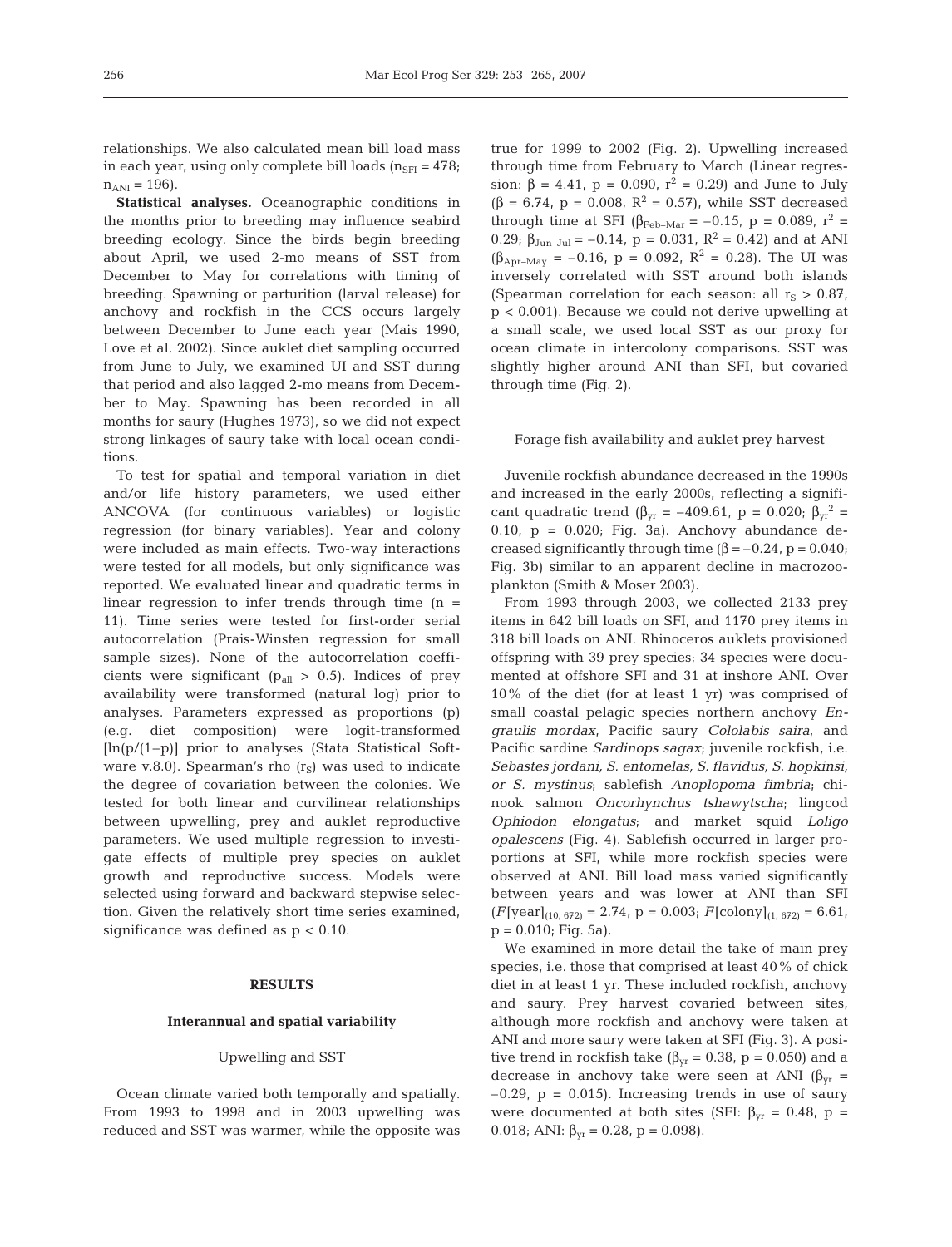

Fig. 2. Anomalies over 2-mo periods of (a–d) average upwelling index values ( $m^3 s^{-1}$  100  $m^{-1}$ ) between 36 and 39°N using 1967–2003 climate data and (e-h) SST (°C) within 50 km around SFI and ANI using 1955–2003 climate data. Spearman's rho  $(r<sub>S</sub>)$  = covariation of sea surface temperature (SST) at SFI and ANI

### Seabird reproduction

Timing of breeding and offspring growth and survival varied significantly between years and colonies, but without time trends (Fig. 5). Timing covaried between colonies but was earlier at ANI in most years by approximately 5 d (Fig. 5b). Timing was

latest during the 1998 ENSO event, and has become earlier in recent years. Offspring growth also covaried between colonies, and was lowest in 2003 (Fig. 5c). Offspring survival was lower and more variable between years at SFI (coefficient of variation, CV range =  $3-21\%$ ) than ANI (CV range = 0–7%; Fig. 5d).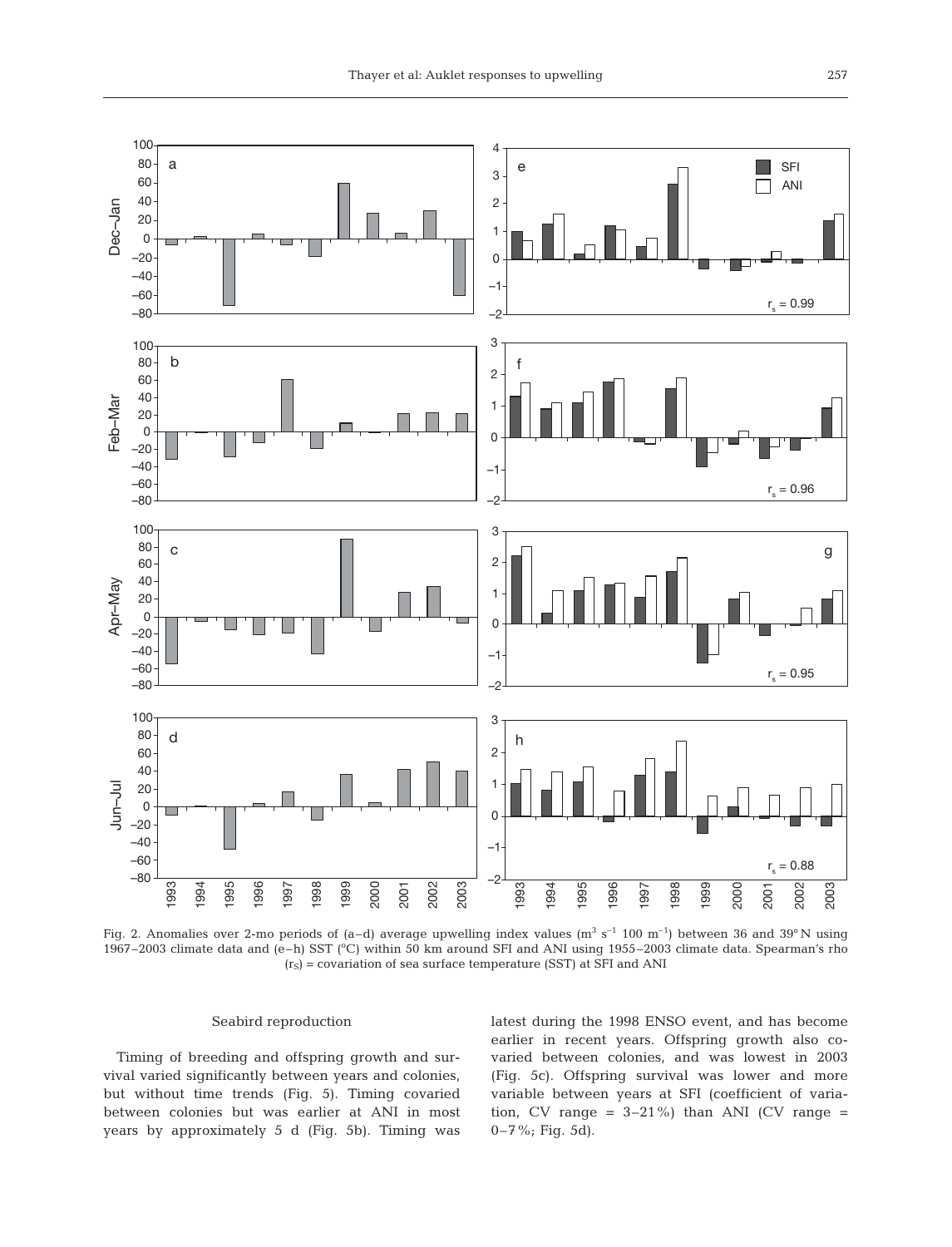0

 $100 -$ 

0

1993 1994 1995 1996 1997 1998 1999 2000 2001 2002 2003

20

40

60

80

% mass by bill load.

% mass by bill load

20

40

60

80

100

Fig. 3. *Cerorhinca monocerata, Sebastes* spp*., Engraulis mordax,* and *Cololabis saira*. Predator take (logit-transformed% mass) and trawl survey abundance indices (log-transformed) from 1993–2003 of (a) juvenile rockfish (b) anchovy (c) saury. Spearman's rho  $(r<sub>S</sub>)$  = covariation of predator take between SFI and ANI

#### **SST and seabird diet, and reproduction**

The take of rockfish by seabirds at both sites was negatively correlated with SST from June to July (Table 1; Fig. 6). Take of saury was positively correlated with SST, significantly so at ANI. Timing of breeding was significantly later with increasing SST from December to March, more so in February to March at ANI (Table 2; Fig. 7). Offspring survival was negatively correlated with SST in April to May, especially at SFI (Table 3, Fig. 8). The relationship at SFI initially appeared to be driven by 1998 values, but removal of each year in sequential analyses produced similar results.



**z** other □ squid **□** sardine **III** lingcod sablefish **■** salmon saury rockfish anchovy

b

a

#### **Prey availability and seabird diet**

Prey harvest by auklets was related to prey availability in the environment as measured by trawl surveys. Positive linear relationships between rockfish harvest and availability were evident at SFI  $(\beta = 0.94,$  $p = 0.011$ ,  $R^2 = 0.53$ ) and ANI (β = 1.21, p = 0.005,  $R^2 =$ 0.60; Fig. 9a). We found curvilinear relationships between anchovy availability and predator take at SFI  $(\beta = 5.54, p = 0.019; \beta^2 = -0.86, p = 0.029; R^2 = 0.54)$ and ANI ( $\beta$  = 1.21, p = 0.069;  $\beta$ <sup>2</sup> = -0.45, p = 0.107;  $R^2 = 0.42$ ; Fig. 9b). The years 1998 and 1994 were primarily responsible for the curvilinear nature of these relationships.

#### **Relationships between reproductive parameters**

Although relationships were not significant, auklet offspring growth generally increased with later timing of hatching, except during the 1998 ENSO event. This result was not expected but may be related to earlyseason exploitation of rockfish, when available, and prey switching to anchovy later in the offspringrearing period. Growth increased when the diet contained more anchovy  $(r<sub>s</sub>_{ANI} = 0.82, p = 0.002; r<sub>s</sub>_{SFI} =$ 0.89,  $p < 0.001$ ; Fig. 10a). Offspring growth was lower

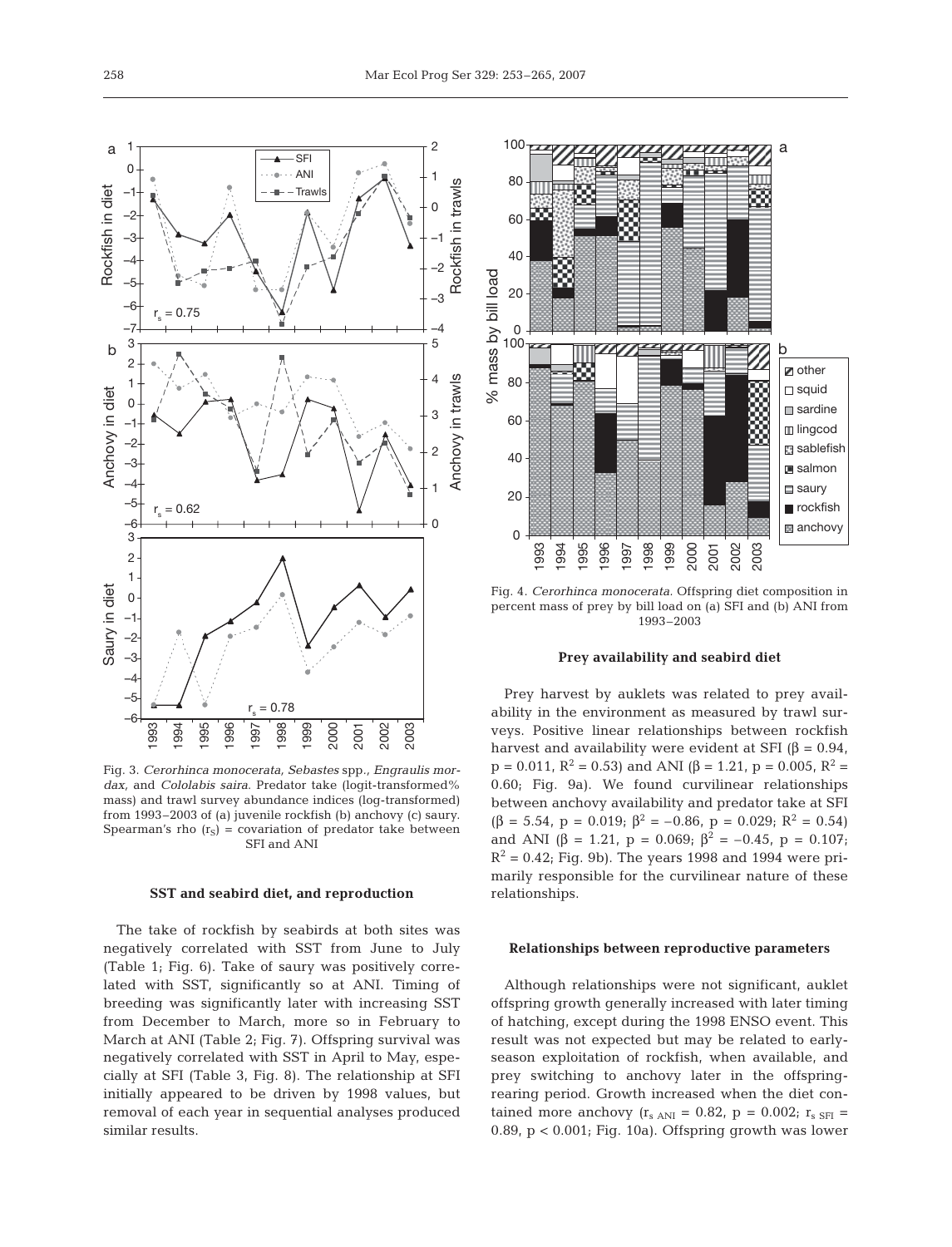

Fig. 5. *Cerorhinca monocerata.* Time series of (a) bill load mass (b) hatching date (c) offspring growth rate (d) offspring survival on ANI and SFI, 1993–2003. Day 150 = 30 May. Spearman's rho  $(r<sub>S</sub>)$ : degree of covariation between colonies



Fig. 6. *Sebastes* spp. Relationships of take of rockfish (logittransformed % mass) with Jun–Jul SST at ANI and SFI, 1993–2003. Trendlines: Spearman rank correlations at p ≤ 0.10 (solid: SFI; dashed: ANI)

Table 1. *Engraulis mordax, Sebastes* spp. and *Cololabis saira*. Spearman rank correlations of prey take with sea surface temperature (SST) at Año Nuevo Island (ANI) and Southeast Farallon Island (SFI), 1993–2003. All prey were logit-transformed. Significance:  $p \le 0.05$  (dark gray) or  $p \le 0.10$  (light gray)

|             |         | $-MNI (n = 11)$        |         | $SFI(n = 11)$ — |                |         |  |
|-------------|---------|------------------------|---------|-----------------|----------------|---------|--|
|             |         | Anchovy Rockfish Saury |         | Anchovy         | Rockfish Saury |         |  |
| Dec-Jan SST | $-0.28$ | $-0.45$                | 0.53    | $-0.28$         | $-0.42$        | 0.13    |  |
| Feb-Mar SST | 0.07    | $-0.38$                | $-0.08$ | 0.16            | $-0.25$        | $-0.14$ |  |
| Apr-May SST | 0.17    | $-0.63$                | $-0.06$ | 0.06            | $-0.38$        | $-0.06$ |  |
| Jun-Jul SST | 0.19    | $-0.83$                | 0.14    | $-0.10$         | $-0.56$        | $-0.12$ |  |

Table 2. *Cerorhinca monocerata*. Spearman rank correlations of timing of breeding with SST at ANI and SFI, 1993–2003. Significance:  $p \le 0.05$  (dark gray) or  $p \le 0.10$  (light gray)

|                                           | Mean hatch date-     |                      |  |  |  |
|-------------------------------------------|----------------------|----------------------|--|--|--|
|                                           | ANI $(n = 11)$       | $SFI (n = 11)$       |  |  |  |
| Dec-Jan SST<br>Feb-Mar SST<br>Apr-May SST | 0.57<br>0.72<br>0.45 | 0.59<br>0.55<br>0.37 |  |  |  |

when diet contained more saury ( $r_{s \text{ ANI}} = -0.86$ , p = 0.001;  $r_{s SFI} = -0.52$ ,  $p = 0.102$ ; Fig. 10b), which was often the case in relatively warm-water years. No relationship between growth and rockfish in the diet

> or SST was apparent. However, multiple regression models (both forward and backward) showed significant positive effects for both anchovy and rockfish on auklet growth; rockfish had more influence on ANI than on SFI (Table 4). Growth was not significantly related to offspring survival at either colony.

> With models examining influences on offspring survival, we determined that the strongest effects were SST and bill load mass (Table 5). This relationship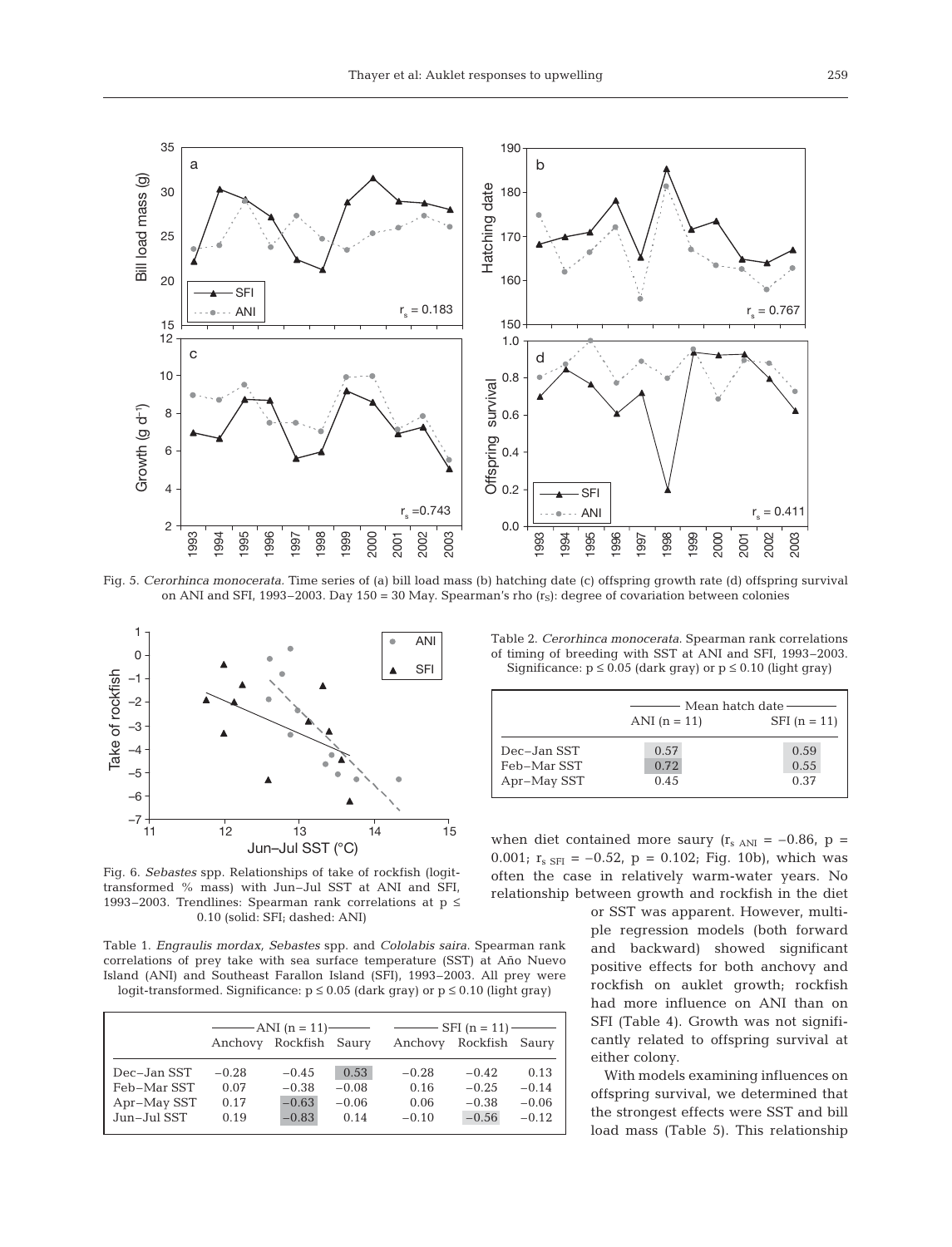

Fig. 7. *Cerorhinca monocerata*. Relationships of timing with Feb–Mar SST at ANI and SFI, 1993–2003. Day 150 = 30 May. Trendlines: Spearman rank correlations at  $p \le 0.10$  (solid: SFI; dashed: ANI)

Table 3. *Cerorhinca monocerata.* Spearman rank correlations of offspring survival (logit-transformed) with SST at ANI and SFI, 1995–2003. Significance:  $p \le 0.05 =$  dark gray

|             |                | Offspring survival- |
|-------------|----------------|---------------------|
|             | ANI $(n = 11)$ | $SFI (n = 11)$      |
| Dec-Jan SST | $-0.28$        | $-0.79$             |
| Feb-Mar SST | $-0.49$        | $-0.89$             |
| Apr-May SST | $-0.23$        | $-0.86$             |
| Jun-Jul SST | $-0.03$        | $-0.43$             |



Fig. 8. *Cerorhinca monocerata.* Relationships between proportion of offspring surviving and Apr–May SST on ANI and SFI, 1993–2003. Trendlines: Spearman rank correlations at  $p \leq 0.10$  (solid line: SFI)

was stronger at offshore SFI. The interactions between SST and bill load mass were not significant, and inclusion of SST in the models considerably boosted explanatory power over bill load mass alone. SST in April to May was more influential on offspring survival at ANI, while February to March SST was more influential at SFI.



Fig. 9. *Cerorhinca monocerata*, *Sebastes* spp. and *Engraulis mordax*. Relationships of predator take (logit-transformed % mass) with trawl survey abundance indices (log-transformed) from 1993–2003 for (a) rockfish and (b) anchovy. Trendlines: Spearman rank correlations for linear trends or quadratic regressions for curvilinear trends at  $p \leq 0.10$  (solid: SFI; dashed: ANI). Selected years are labeled (94, 98)

# **DISCUSSION**

We investigated the hypothesis of spatial differences in prey harvest and reproductive ecology of rhinoceros auklets relative to local prey availability and upwelling. To test this hypothesis we integrated data on SST, forage fish abundance and diet and life history responses of the auklets. Our proxy for upwelling, SST, was correlated with auklet harvest of juvenile rockfish and with reproductive timing and performance. Relationships differed between colonies: the effects of SST on timing and rockfish harvest were stronger at inshore ANI, while SST and bill load mass were related to offspring survival at offshore SFI.

# **Influence of temporal ocean variability on reproductive ecology**

Upwelling and cold-water conditions in the CCS have been associated with high primary and secondary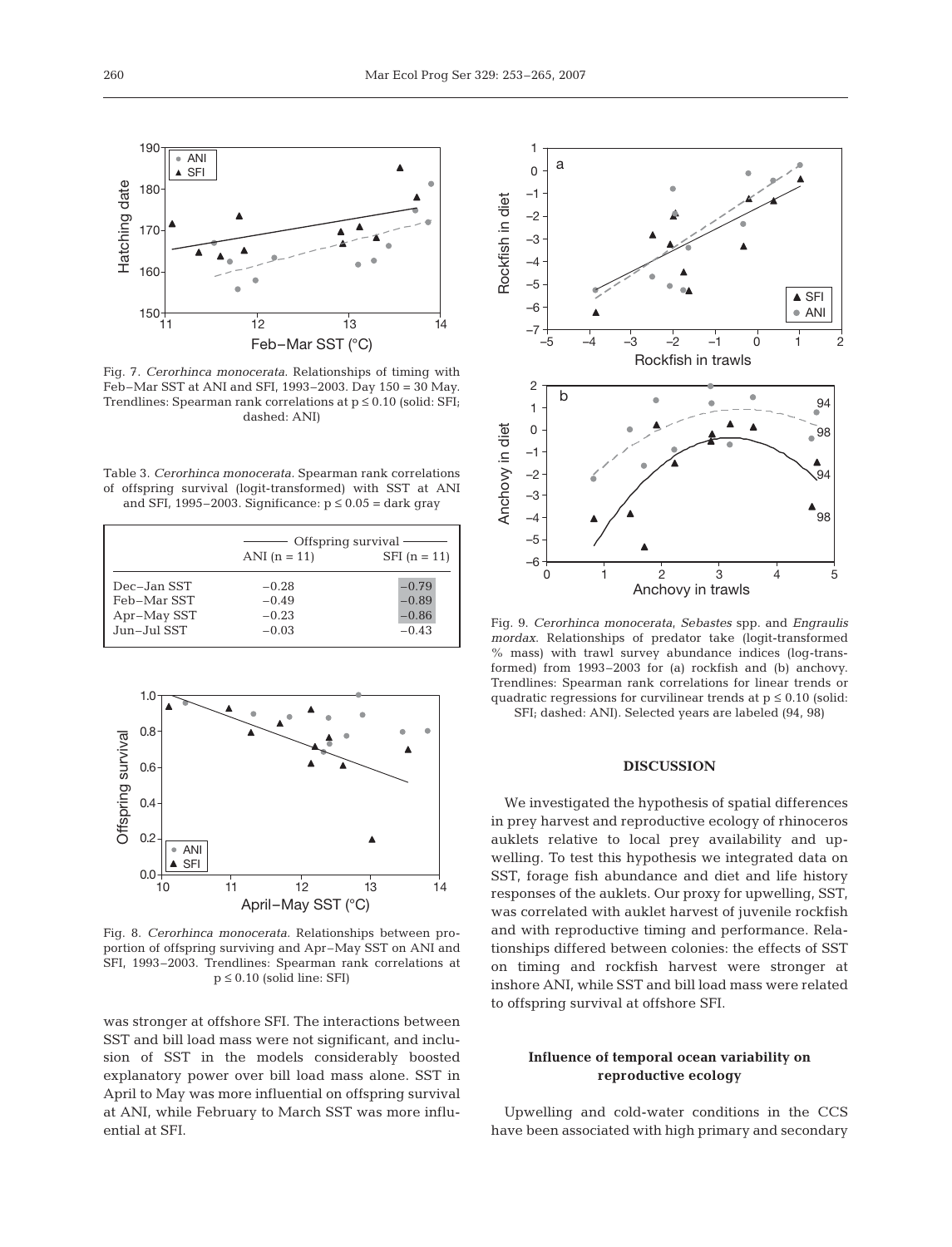

Fig. 10. *Cerorhinca monocerata, Engraulis mordax* and *Cololabis saira*. Relationships of offspring growth with take of (a) anchovy and (b) saury at ANI and SFI, 1993–2003. Trendlines: Spearman rank correlations at  $p \le 0.10$  (solid: SFI; dashed: ANI)

productivity (Chavez et al. 2002, Collins et al. 2003). Auklet harvest of rockfish was negatively correlated with SST (Fig. 6). Take of anchovy did not correlate with SST, unlike the positive relationship demonstrated at Teuri Island, Japan, where anchovy migration follows the warm-water Tsushima Current (Deguchi et al. 2004).

There was significant interannual variability in auklet reproductive parameters, but unlike ocean climate

and prey availability, bird reproduction did not exhibit trends through time (Fig. 5). However, timing of hatching was positively related to SST (Fig. 7). This finding is similar to results for Cassin's auklet *Ptychoramphus aleuticus* at SFI (Abraham & Sydeman 2004) as well as for cormorants, kittiwakes and murres in the Northeast Atlantic (Fredericksen et al. 2004). In all cases, timing of breeding was linked to marine conditions just prior to egg laying. Rhinoceros auklet timing of breeding at Triangle Island off British Columbia was also related to spring SST (Bertram et al. 2001); here, however breeding was earlier with increasing SST, in contrast to our observations. Warm spring conditions off British Columbia favor an early peak in zooplankton biomass, resulting in a shorter period of overlap between zooplankton abundance and sandlance, the main prey of rhinoceros auklets in that part of the CCS (Bertram et al. 2001). In our study area the central CCS, warm conditions reflect limited nutrient input to the photic zone and low primary productivity (Chavez et al. 2002). This may delay or preclude fish spawning as well as reduce juvenile fish survival (Cury & Roy 1989, Wroblewski et al. 1989, Lenarz et al. 1995), thereby delaying auklet breeding here.

We found that auklet offspring survival was also correlated with variation in SST in the central CCS (Table 3, Table 5). Other studies have sought relationships between environmental variables and reproductive success of marine birds with varying results*.* Rhinoceros auklets and related puffins exhibited reduced offspring growth and survival with increased SST off British Columbia, due to a hypothesized mismatch in the predator-prey relationship (Bertram et al. 2001, Gjerdrum et al. 2003). Decker et al. (1995) documented a decrease in kittiwake reproductive performance in the Bering Sea during a period of above-average SST, but breeding success remained depressed after SST returned to average values.

The aforementioned studies, however, were based on covarying time trends, which we did not observe. A climate regime change in 1998 to 1999 as described by Peterson & Schwing (2003) meant that the 11 yr of our study are divided into 6 yr that were relatively warm

Table 4. *Cerorhinca monocerata.* Results of multiple regression model examining factors affecting offspring growth at SFI and ANI, 1993–2003

| Location   | df   | Model p | $R^2$ | — Colony —               |                          |      | $\longrightarrow$ Anchovy $\longrightarrow$ | — Rockfish— |       |
|------------|------|---------|-------|--------------------------|--------------------------|------|---------------------------------------------|-------------|-------|
|            |      |         |       |                          |                          |      |                                             |             |       |
| ANI & SFI  | 3,18 | < 0.001 | 0.90  | $-0.59$                  | 0.027                    | 5.51 | < 0.001                                     | 2.31        | 0.004 |
| <b>ANI</b> | 2,8  | < 0.001 | 0.93  | $\overline{\phantom{m}}$ |                          | 5.75 | < 0.001                                     | 2.81        | 0.008 |
| <b>SFI</b> | 2,8  | < 0.001 | 0.86  | $\overline{\phantom{a}}$ | $\overline{\phantom{a}}$ | 5.48 | < 0.001                                     | 1.53        | 0.330 |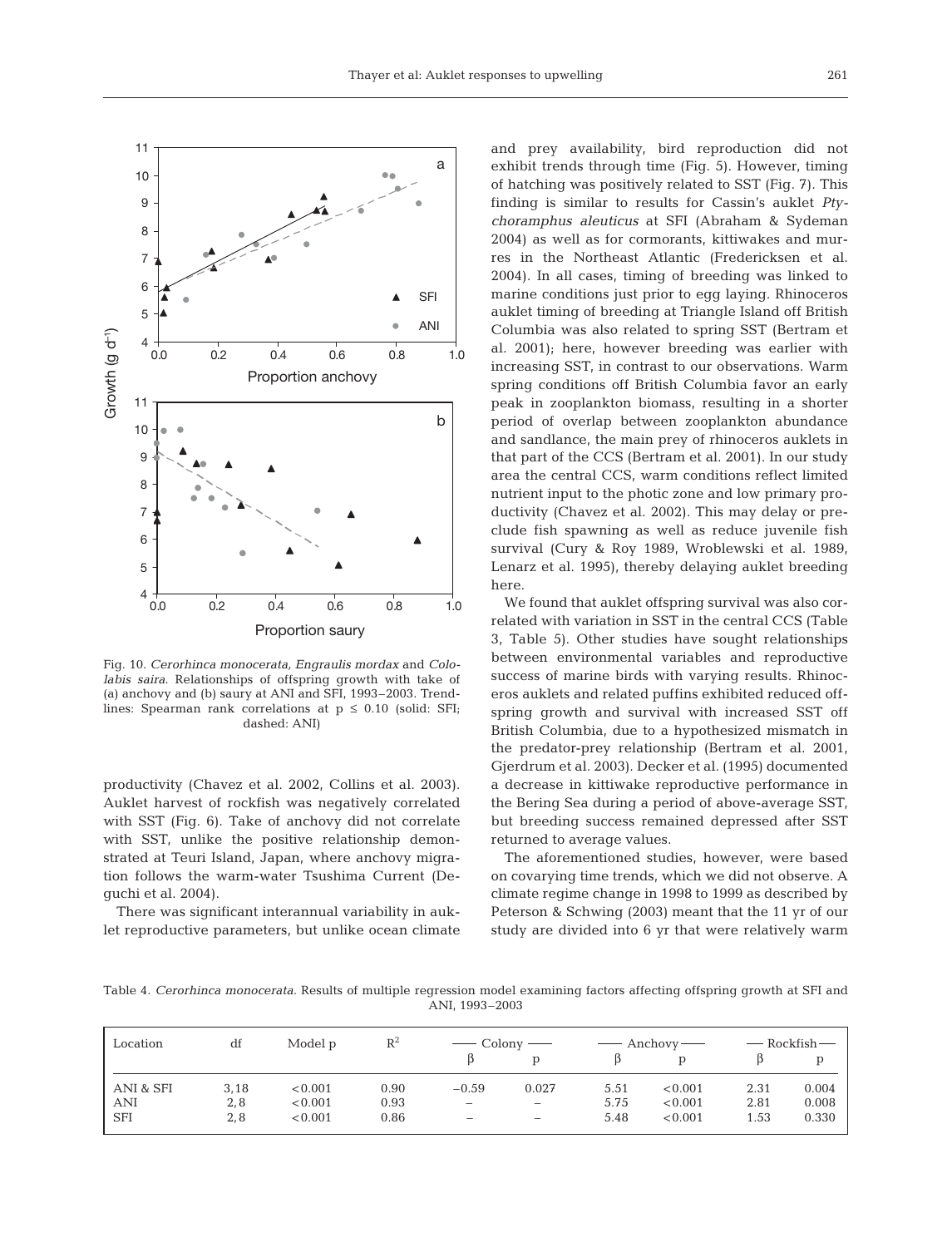| Table 5. Cerorhinca monocerata. Results of multiple regression model examining factors affecting offspring survival at SFI and |  |
|--------------------------------------------------------------------------------------------------------------------------------|--|
| ANI. 1993-2003                                                                                                                 |  |
|                                                                                                                                |  |

| Location         | df   | Model p | $\mathbb{R}^2$ |      | $\overline{\phantom{0}}$ Colony $\overline{\phantom{0}}$ |      | Bill load mass |         | <b>SST</b> | <b>SST</b> |
|------------------|------|---------|----------------|------|----------------------------------------------------------|------|----------------|---------|------------|------------|
|                  |      |         |                |      | D                                                        |      | D              |         | D          | Season     |
| ANI and SFI 3,19 |      | 0.001   | 0.74           | 0.80 | 0.001                                                    | 0.13 | 0.002          | $-0.41$ | 0.002      | Feb-Mar    |
| ANI and SFI      | 3.19 | 0.002   | 0.69           | 0.82 | 0.002                                                    | 0.13 | 0.005          | $-0.36$ | 0.009      | $Apr-May$  |
| ANI              | 2,9  | 0.064   | 0.60           | -    | $\overline{\phantom{m}}$                                 | 0.21 | 0.045          | $-0.37$ | 0.057      | $Apr-May$  |
| <b>SFI</b>       | 2.9  | < 0.001 | 0.83           | -    | -                                                        | 0.12 | 0.016          | $-0.56$ | 0.005      | Feb-Mar    |

(1993–1998) and the following 5 cooler years (1999–2003; Fig. 2). Instead of trends driving relationships, we observed interannual correlations of marine climate with rhinoceros auklet ecology. Similarly, Pinaud & Weimerskirch (2002) showed that years of anomalously cold SST affected albatross breeding success in the Southern Ocean. In addition, Guinet et al. (1998) found reduced petrel productivity relative to increased SST associated with ENSO effects.

#### **Spatial variation in prey**

Rockfish have been found to occur in high abundances around both islands (Chess et al. 1988, Yoklavich et al. 1996). Mills et al. (in press) found a high correlation between rockfish take at SFI and rockfish abundance based on NMFS trawls between 1987 and 2002 ( $\mathbb{R}^2 = 0.78$ ,  $p < 0.001$ ), and we found the same results in the present study using a slightly different time series and index of rockfish abundance. Rockfish harvest by birds at ANI was higher than at SFI in many years, and was more strongly correlated with SST (Fig. 6) and the rockfish abundance index (Fig. 9a). These differences may be explained by local variation in upwelling. As ANI is near the shore, effects of coastal upwelling may occur there sooner than at offshore SFI. Also, upwelling usually starts earlier along the southern sector of the central California coast (Schwing et al. 1996). The seabirds' timing of breeding was earlier at ANI, which may facilitate a better temporal match with juvenile rockfish availability, since most rockfish settle out of the water column between May and July (Love et al. 2002). Moreover, in years of high southward wind stress, major upwelling fronts that concentrate prey may intensify and move offshore, but during less persistent or weaker upwelling, fronts remain inshore (Steger et al. 2000). Therefore, between 1999 and 2002, when there was higher than average upwelling (Fig. 2a–d), frontal zones offshore may have contributed to higher bird productivity at SFI.

The anchovy index we developed was correlated with bird diet at both colonies, though in a nonlinear

fashion (Fig. 9b). While both anchovy and juvenile rockfish thrive under cooler conditions, anchovy have behavioral strategies such as plasticity in feeding, i.e. either filter or selective feeding, migration, and shoaling behavior (Robinson 2004), which allow them to better withstand variable and/or warmer conditions. Anchovy may thus be more abundant in warmer conditions when juvenile rockfish are not available, providing an alternate food source for auklets. The relationship between anchovy in the diet and in net trawls was stronger at SFI, although there was often more take of anchovy by birds at ANI (Fig. 3b). Anchovy are usually distributed fairly nearshore (Mais 1990). Furthermore, north- and coastward shifts of larval anchovies in warm-water years (see Kope & Botsford 1990) may have actually rendered anchovy more available to auklets in central California. This may particularly be true nearshore of ANI throughout the breeding season, when other cooler-water species such as rockfish were not available. Indeed, while no rockfish were observed in the auklet diet during the 1998 ENSO, a relatively high proportion of anchovy was sampled on ANI (Fig. 4). Anchovy presence in the ANI auklet diet during the 2003 ENSO was much lower, although still higher than at SFI. Lower frequency (multi-decadal) environmental variation likely also influences anchovy abundance.

Spatial variation in the harvest of other prey species was also evident, with diet sampled at SFI being slightly more diverse than that at ANI. Auklet take of both saury and juvenile sablefish was higher at SFI (Fig. 5). Sablefish were a large component of the auklet diet at SFI prior to our study (mean 22% of diet from 1987 to 1992; J. Thayer & W. Sydemann, PRBO Conservation Science, unpubl. data) but their importance has decreased (mean 8% of diet from 1993 to 2003), perhaps related to decreased abundance and/or availability. Take of saury increased as sablefish decreased. As an alternative prey resource, saury is a primarily offshore species (Hughes 1973) and thus is distributed near SFI, although it is a low-lipid fish that is not energetically profitable (Table 6). Inshore ANI may be closer to the distribution of high-lipid anchovy in warm-water years.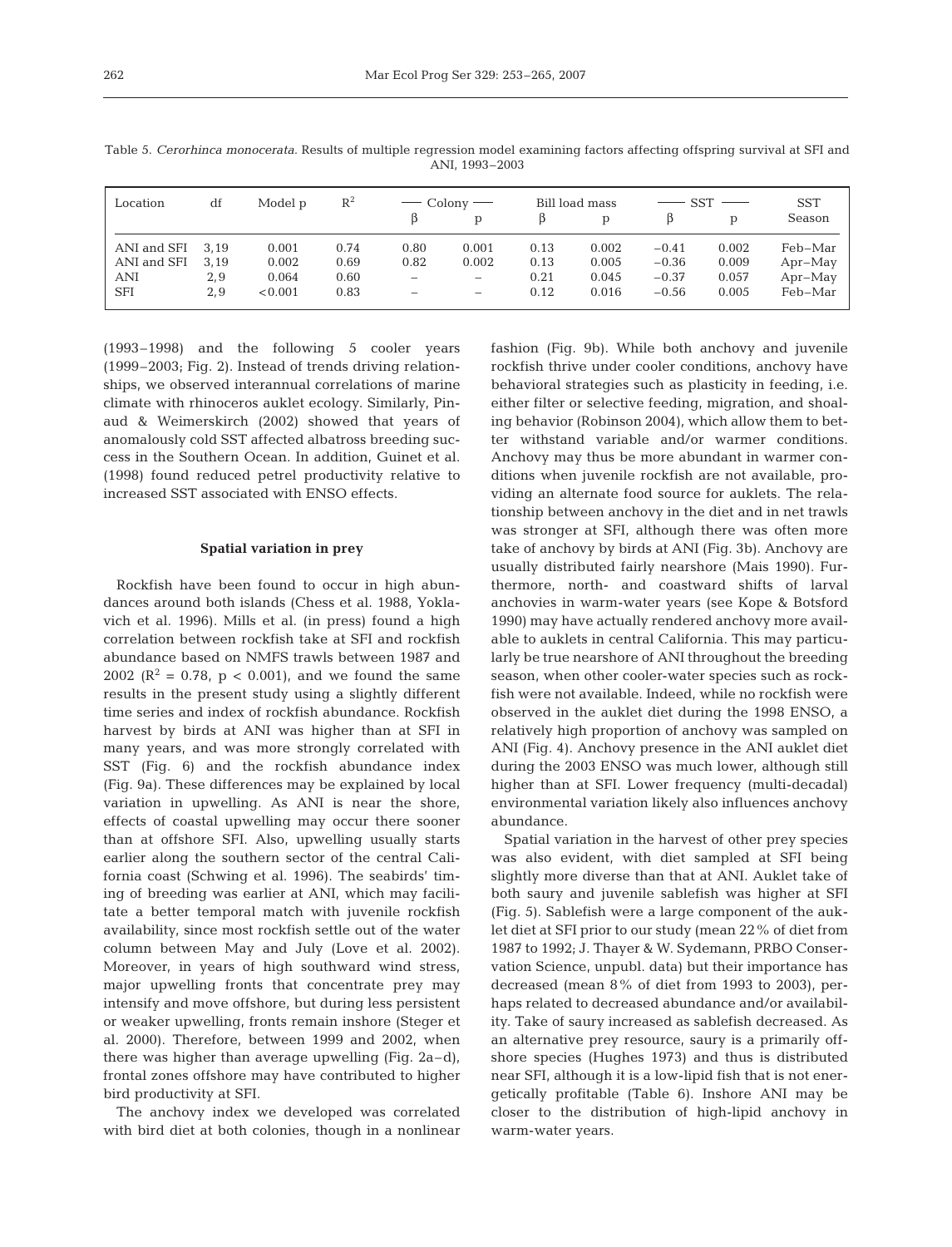| <b>Species</b>                           | Cal/q                                         | $%$ lipid<br>(wet mass)  | Location<br>sampled                                                    | Mo<br>sampled   | Yr<br>sampled | <b>Size</b><br>(mm) | Source                                        |
|------------------------------------------|-----------------------------------------------|--------------------------|------------------------------------------------------------------------|-----------------|---------------|---------------------|-----------------------------------------------|
| Pacific saury<br>Cololabis saira         | 4813                                          |                          | Triangle Island, BC Jul-Aug                                            |                 | 1977-1979     | 180 FL              | Vermeer & Devito (1986)                       |
| Sandlance<br>Ammodytes<br>hexapterus     | $\overline{\phantom{0}}$                      | 1.2                      | Southern Kodiak Jul - Aug<br>Archipelago to East-<br>ern Aleutians, AK |                 | 1993-1994     | 82 SL               | Van Pelt et al. (1997)                        |
|                                          | $\qquad \qquad -$<br>$\overline{\phantom{0}}$ | 4.7<br>6.5               |                                                                        |                 |               | 122 SL<br>165 SL    |                                               |
|                                          | 4700<br>5383                                  | $\overline{\phantom{0}}$ | Triangle Island,<br>BC                                                 | $Jul-Auq$       | 1977-1979     | 80 FL<br>155 FL     | Vermeer & Devito (1986)                       |
| Widow rockfish<br>Sebastes entomelas     | 5200                                          |                          | Triangle Island,<br>BC                                                 | Jul-Aug         | 1977-1979     | 75 FL               |                                               |
| Yellowtail rockfish<br>Sebastes flavidus | 5292                                          |                          | Monterey Bay to<br>Point Reyes,<br>Central CA                          | $May-Jun$       | 1989          | 39 SL               | NMFS/SWFSC<br>(unpubl. data)                  |
|                                          | 5398                                          |                          | Cordell Bank,<br>Central CA                                            | $May-Jun$       | 1989          | 39 SL               |                                               |
| Shortbelly rockfish<br>Sebastes jordani  |                                               | 5                        | Central CA                                                             | $~\sim$ May-Jul | 1993-1996     | 70 SL               | Norton et al. (2001)                          |
| Nothern anchovy<br>Engraulis mordax      |                                               | ~27.5                    | Baja CA                                                                | $Jun-Auq$       |               |                     | 1981–1988 Unknown Garcia-Franco et al. (1999) |
| Japanese anchovy<br>Engraulis japonicus  | 6290                                          |                          | Teuri Island,<br>Japan                                                 | Jun-Jul         | 1996-1997     | $127 - 149$<br>FL   | Takahashi et al. (2001)                       |

Table 6. Energetic values of auklet prey fishes from the literature. Cal/g: calories per gram; FL: fork length; SL: standard length; NMFS: National Marine Fisheries Service; SWFSC: Southwest Fisheries Science Center

#### **Spatial variation in predator responses**

Diet composition influenced auklet offspring growth. Growth at both SFI and ANI was positively correlated with the proportion of anchovy in the diet, a large, high-lipid prey. Our results corroborate those of Takahashi et al. (2001) for Japanese anchovy *Engraulis japonicus* and rhinoceros auklet offspring growth in the Tsushima Current. In the CCS, however, auklet offspring were not necessarily fed the largest prey or the prey with the highest protein and energy values (as suggested by Takahashi et al. 2001). Growth was also positively related to the much smaller rockfish in the diet (Table 4). This was more pronounced at ANI where take of rockfish was often higher than at SFI. While caution should be taken with interpretation of energetic values of prey species sampled using different methods or locations, years, or seasons (Van Pelt et al. 1997), juvenile rockfish generally have a lower energetic value than anchovy, but higher than other prey items (Table 6). Offspring growth was negatively related to saury in the diet (Fig. 10b), more so at SFI where the proportion of saury in the diet was higher. Saury had a

lower energetic value than other puffin prey described in the literature, although proximate composition data were not available (Table 6).

Neither timing of breeding nor growth was strongly related to offspring survival at either colony. While diet composition was related to growth in our study, the mass of food that chicks received was more important for survival (Table 5), supporting the explanation of prey-switching tactics. A minimum threshold in offspring weight or development may be more important than growth rates for successful breeding each year. Additionally, the lack of a strong relationship between offspring growth and survival may be more pronounced when there are large size differences in preferred prey species, as with anchovy and rockfish. In the Tsushima Current, rhinoceros auklets preyed heavily on anchovy (1990s) or sardine (1980s), which are similar in size, but they also preyed on a high proportion of smaller sandlance (Deguchi et al. 2004). Energetic value of sandlance may be equal to or less than that of rockfish, depending on sandlance age or size (Table 6). Unlike SFI and ANI, however, offspring growth and survival at Teuri Island were significantly correlated  $(R^2 = 0.315, n = 15$  years). In British Colum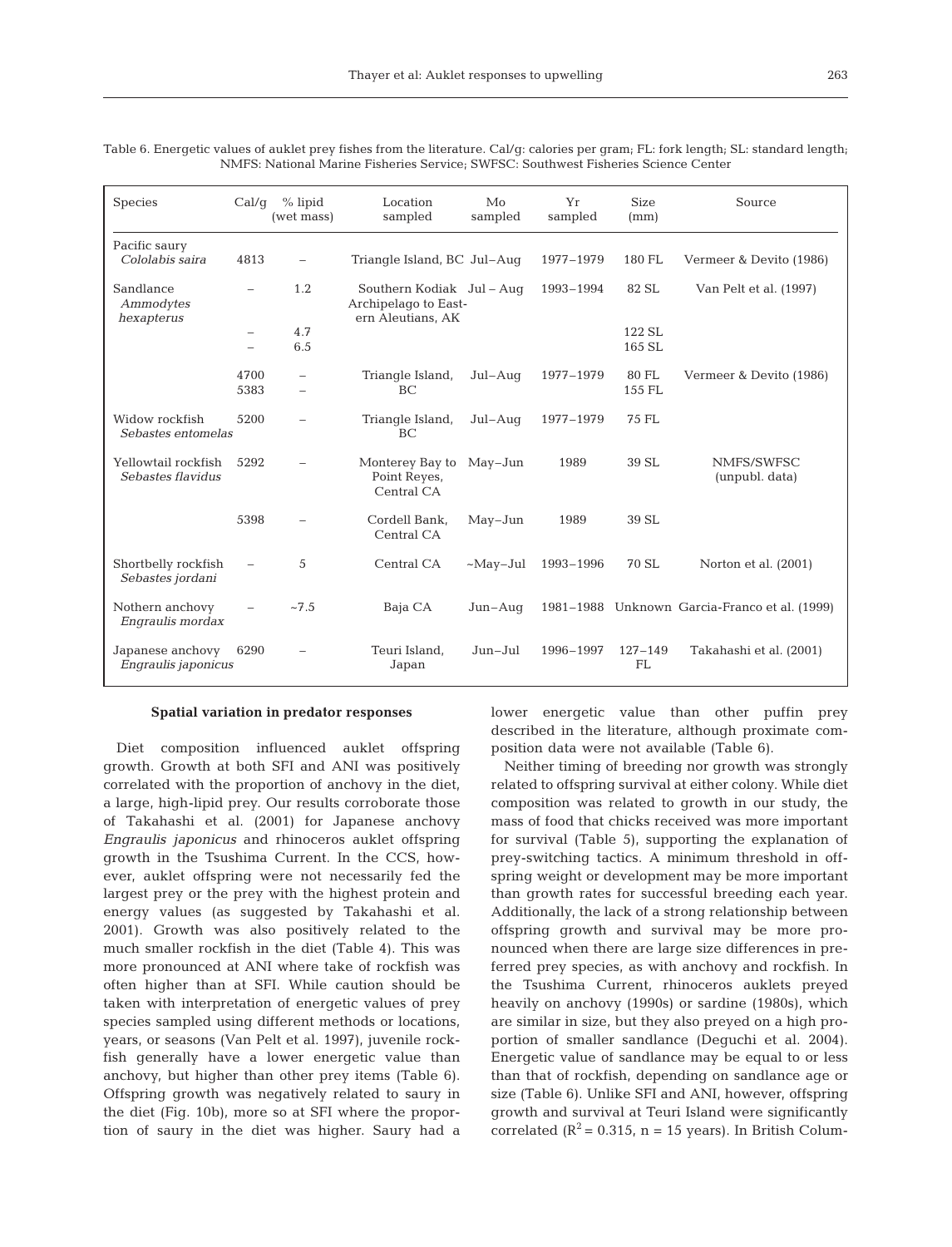bia, the offspring growth and survival of the tufted puffin *Fratercula cirrhata* were also highly correlated (Gjerdrum et al. 2003). These puffins, however, feed mainly on sandlance and are apparently not very successful at switching prey when sandlance are unavailable.

In our study, prey-switching abilities appeared to vary between years and colonies. Suitable alternative prey were apparently insufficient during the extreme 1998 ENSO event at offshore SFI when saury made up >85% of the diet. Stronger relationships of timing and diet composition with ocean climate were seen inshore at ANI, while a stronger relationship of offspring survival to ocean climate was apparent at SFI. Rockfish and anchovy take, and offspring growth and survival were also all higher inshore. This suggests that environment around ANI may be less variable, allowing birds to better buffer environmental conditions by adjusting their diet, thereby increasing productivity.

In conclusion, we observed significant interannual variation in upwelling, forage fish availability and rhinoceros auklet reproduction in the central CCS from the early 1990s to the early 2000s. Notably, both net surveys and auklet diet showed similar patterns; rockfish abundance fluctuated during our study, while anchovy abundance decreased. Adjustments in auklet diet may reduce negative effects of climate variability on reproduction. However, environmental thresholds, below which prey-switching was ineffective, occurred during extreme climate conditions. These responses were more apparent offshore than inshore. Overall, we observed differences in rhinoceros auklet diet and reproduction between colonies, which may be related to local upwelling regimes and prey distribution. Predictable, persistent food sources near breeding colonies are important for central-place foraging seabirds that are provisioning offspring which might otherwise die during intermittent periods when food is not available. In other words, inshore conditions may be more predictable, even if production offshore is sometimes higher.

*Acknowledgements.* We gratefully acknowledge J. Buffa and the US Fish and Wildlife Service, Farallon National Wildlife Refuge, and G. Strachan and Año Nuevo State Park for logistical and financial support. We thank M. Hester and numerous other biologists and interns who helped collect data. This research was funded in part by the Roberts Foundation, Oracle Corporation, Exxon/Mobil Corporation, National Fish and Wildlife Foundation and Monterey Bay National Marine Sanctuary. We thank S. Ralston, K. Sakuma, T. Laidig and J. Field, NMFS Santa Cruz Laboratory for providing juvenile rockfish abundance indices and for their help identifying juvenile rockfish. P. Smith (NMFS La Jolla Laboratory and Scripps Institution of Oceanography) generously shared anchovy data from CalCOFI trawl surveys. This is PRBO publication number 1210.

# LITERATURE CITED

- Abraham CL, Sydeman WJ (2004) Ocean climate, euphausiids and auklet nesting: interannual trends and variation in phenology, diet and growth of a planktivorous seabird, *Ptychoramphus aleuticus*. Mar Ecol Prog Ser 274:235–250
- Ainley DG, Lewis TJ (1974) The history of Farallon Island marine bird populations, 1854–1972. Condor 76:432–446
- Armstrong EM (2000) Satellite derived sea surface temperature variability off California during the upwelling season. Remote Sens Environ 73:1–17
- Baltz KA (1997) Ten years of hydrographic variability off central California during the upwelling season. MS thesis, Naval Postgraduate School, Monterey, CA
- Barrett RT (2002) Atlantic puffin *Fratercula arctica* and common guillemot *Uria aalge* chick diet and growth as indicators of fish stocks in the Barents Sea. Mar Ecol Prog Ser 230:275–287.
- Bertram DF, Mackas DL, McKinnell SM (2001) The seasonal cycle revisited: interannual variation and ecosystem consequences. Prog Oceanogr 49:283–307
- Brewer GD, Smith PE (1982) Northern anchovy and Pacific sardine spawning off southern California during 1978– 1980: Preliminary observations on the importance of the nearshore coastal region. Calif Coop Ocean Fish Invest Rep 23:160–171
- Brodeur RD, Pearcy WG (1992) Effects of environmental variability on trophic interactions and food web structure in a pelagic upwelling ecosystem. Mar Ecol Prog Ser 84: 101–116
- Brodeur RD, Frost BW, Hare SR, Francis RC, Ingraham WJ Jr (1996) Interannual variations in zooplankton biomass in the Gulf of Alaska, and covariation with California Current zooplankton biomass. Calif Coop Ocean Fish Invest Rep 37:80–98
- Chavez FP, Pennington JT, Castro CG, Ryan JP and 6 others (2002) Biological and chemical consequences of the 1997–1998 El Niño in central California waters. Prog Oceanogr 54:205–232
- Chess JR, Smith SE, Fischer PC (1988) Trophic relationships of the shortbelly rockfish, *Sebastes jordani*, off central California. Calif Coop Ocean Fish Invest Rep 29:129–136
- Collins CA, Pennington JT, Castro CG, Rago TA, Chavez FP (2003) The California Current System off Monterey, California: physical and biological coupling. Deep-Sea Res II 50:2389–2404
- Croxall JP, Trathan PN, Murphy EJ (2002) Environmental change and Antarctic seabird populations. Science 297: 1510–1514
- Cury P, Roy C (1989) Optimal environmental window and pelagic fish recruitment success in upwelling areas. Can J Fish Aquat Sci 46:670–680
- Decker MB, Hunt J, Hunt GL, Byrd GV Jr (1995) The relationships among sea-surface temperature, the abundance of juvenile walleye pollock (*Theragra chalcogramma*) and the reproductive performance and diets of seabirds at the Pribilof Islands, southeastern Bering Sea. Can J Fish Aquat Sci 121:425–437
- Deguchi T, Watanuki Y, Niizuma Y, Nakata A (2004) Interannual variations of the occurrence of epipelagic fish in the diets of the seabirds breeding on Teuri Island, northern Hokkaido, Japan. Prog Oceanogr 61:267–275
- Field JC, Dick EJ, Key M, Lowry M and 6 others (in press) Population dynamics of an unexploited rockfish, *Sebastes jordani*, in the California Current. Proc 23rd Lowell Wakefield Symp Biology, Assessment, and Management of North Pacific Rockfishes